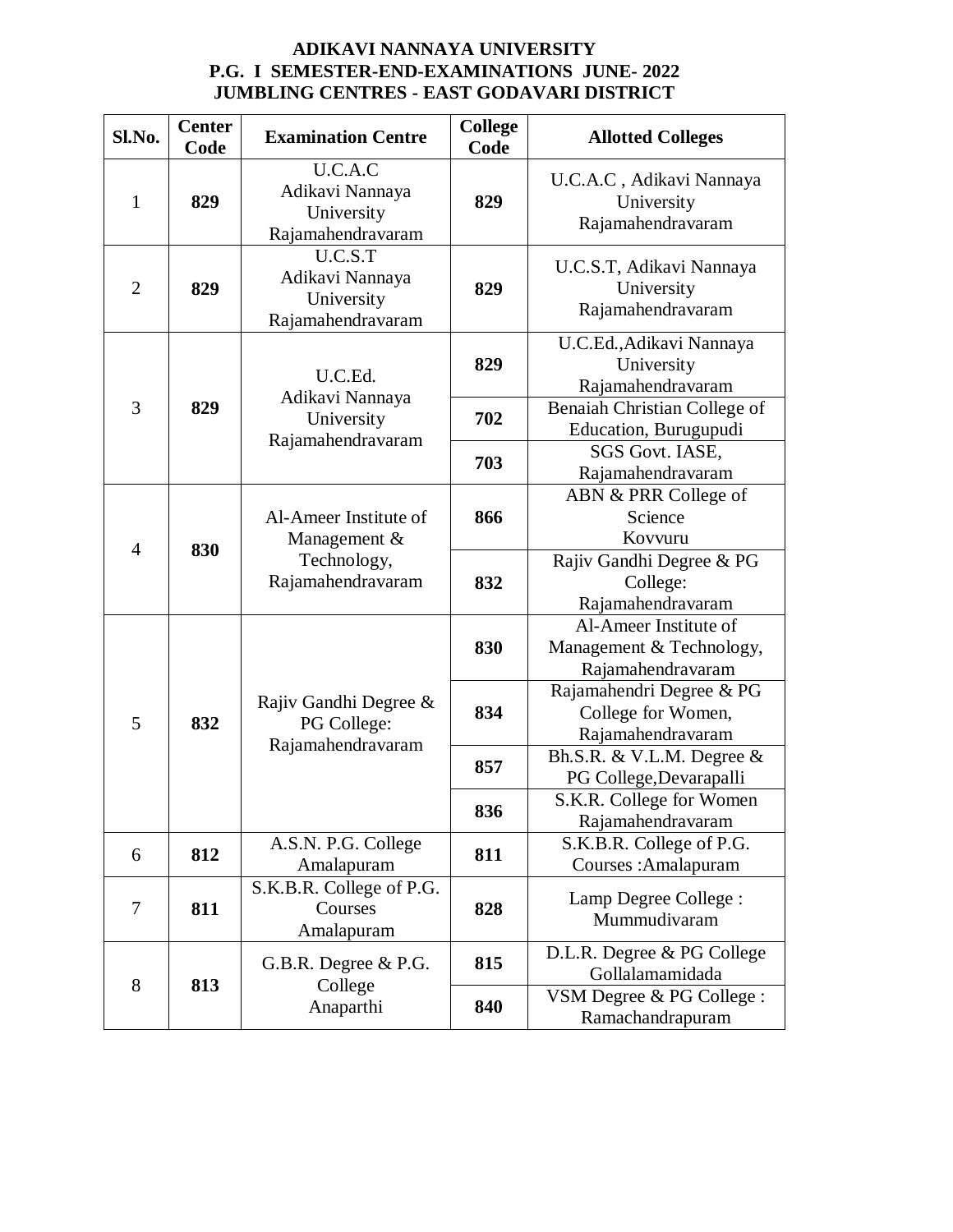| 9  | 817 | V.S. Lakshmi PG<br>Managament College,<br>Kakinada | 818 | Aditya Degree College for PG<br>Courses, Kakinada            |
|----|-----|----------------------------------------------------|-----|--------------------------------------------------------------|
|    |     |                                                    | 819 | Aditya College for Women,<br>Kakinada                        |
|    |     |                                                    | 843 | Sri Venkata Sai Degree & PG<br>College                       |
|    |     |                                                    |     | Kiralampudi                                                  |
|    |     |                                                    | 701 | St'Mary's College of Education,<br>Kakinada                  |
| 10 | 818 | Aditya Degree College<br>for PG Courses,           | 816 | Pydah V.R. Trust P.G. College<br>- Kakinada                  |
|    |     |                                                    | 822 | ASD Govt. Degree College (W) -<br>Kakinada                   |
|    |     | Kakinada                                           | 823 | Rajiv Gandhi Institute of<br>Management Studies,<br>Kakinada |
| 11 | 823 | Rajiv Gandhi Institute of<br>Management Studies,   | 817 | V.S. Lakshmi PG College -<br>Kakinada                        |
|    |     | Kakinada                                           | 820 | P.R. Govt. College - Kakinada                                |
| 12 | 128 | SV Degree College<br>Tuni                          | 842 | Govt. Degree College - Tuni                                  |
| 13 | 844 | <b>AKNU MSN</b><br>Campus, Kakinada                | 821 | Ideal College of Arts &<br>Sciences - Kakinada               |
|    |     |                                                    | 844 | <b>AKNU MSN Campus,</b><br>Kakinada                          |

Sd/- **Controller of Examinations**